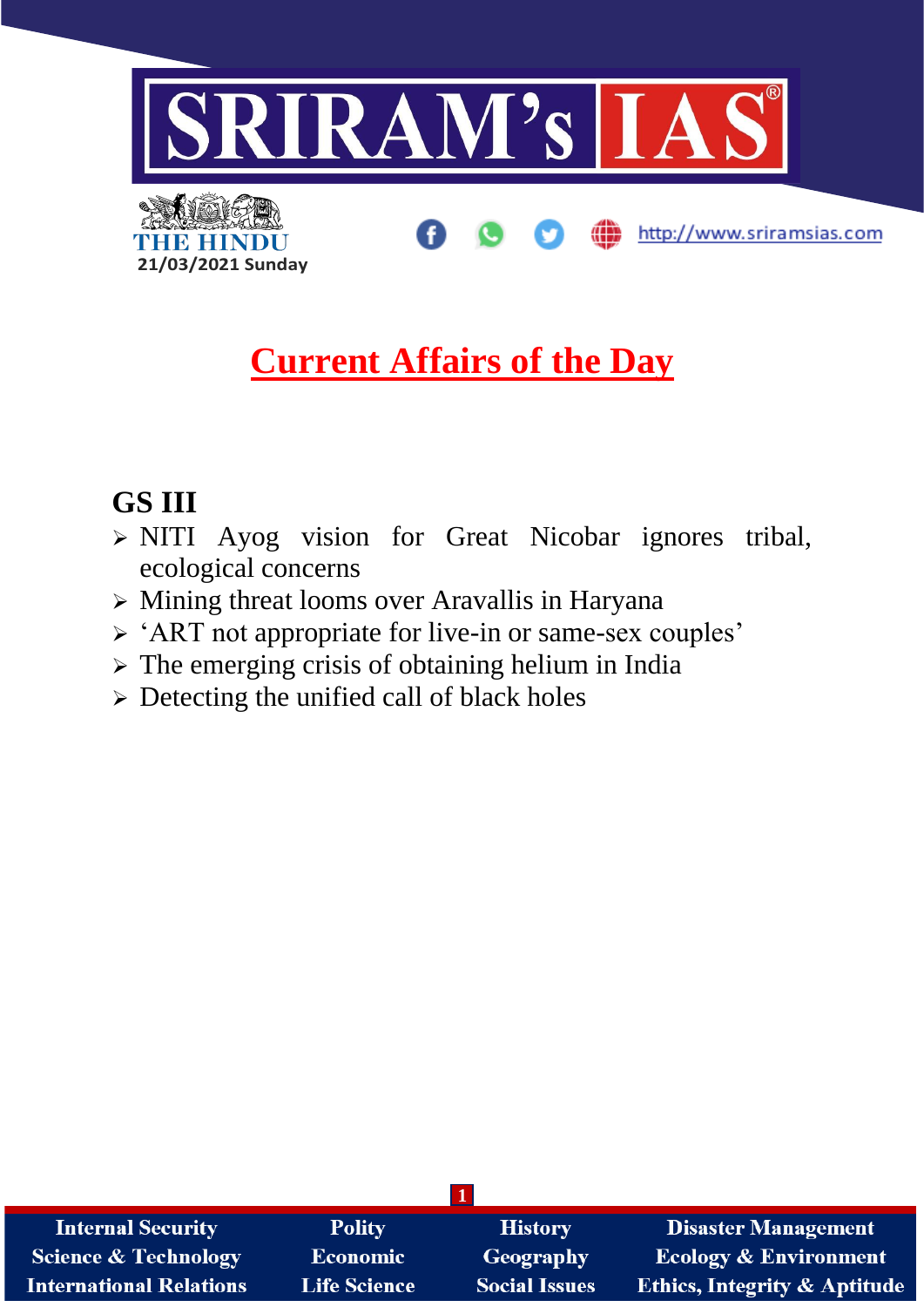

## **NITI Ayog vision for Great Nicobar ignores tribal, ecological concerns**

**News:** Wildlife Board denotifies Galathea bay sanctuary to build the port, trade zone.

## **Highlights:**

- 1. More than 150 sq. km. of land is being made available for Phase I of a NITI Aayog-piloted 'holistic' and 'sustainable' vision for Great Nicobar Island, the southernmost in the Andaman and Nicobar group. This amounts to nearly 18% of the 910 sq. km. the island, and will cover nearly a quarter of its coastline.
- 2. Projects to be executed in Phase I include a 22 sq. km. airport complex, a transhipment port (TSP) at South Bay at an estimated cost of  $\bar{\tau}$ 12,000 crores, a parallel-to-the-coast mass rapid transport system and a free trade zone and warehousing complex on the southwestern coast.
- 3. What stands out prominently in the whole process, starting with the designation in mid-2020 of the Andaman and Nicobar Islands Integrated Development Corporation (ANIIDCO) as the nodal agency, is the speed and coordination with which it has all unfolded.
- 4. The other is the centrality of the NITI Aayog. Significant changes have also been affected by the legal regimes for wildlife and forest conservation.

### **Ecological uniqueness ignored**

- 1. In its meeting on January 5, 2021, the Standing Committee of the National Board for Wildlife (NBWL) denotified the entire Galathea Bay Wildlife Sanctuary to allow for the port there.
- 2. The NBWL committee seemed unaware that India's National Marine Turtle Action Plan that was under preparation then (it was released on February 1, 2021) had listed Galathea Bay as one of the 'Important Coastal and Marine Biodiversity Areas' and 'Important Marine Turtle Habitats' in the country. It is included in the Coastal Regulation Zone (CRZ)-I, the zone with maximum protection.
- 3. Then, on January 18, another Environment Ministry expert committee approved a "zero extent" Ecologically Sensitive Zone (ESZ) for the Galathea NP to allow the use of land in the south-eastern and south-western part of the island for the NITI Aayog plan.

| <b>Internal Security</b>        | <b>Polity</b>       | <b>History</b>       | <b>Disaster Management</b>              |  |
|---------------------------------|---------------------|----------------------|-----------------------------------------|--|
| <b>Science &amp; Technology</b> | Economic            | Geography            | <b>Ecology &amp; Environment</b>        |  |
| <b>International Relations</b>  | <b>Life Science</b> | <b>Social Issues</b> | <b>Ethics, Integrity &amp; Aptitude</b> |  |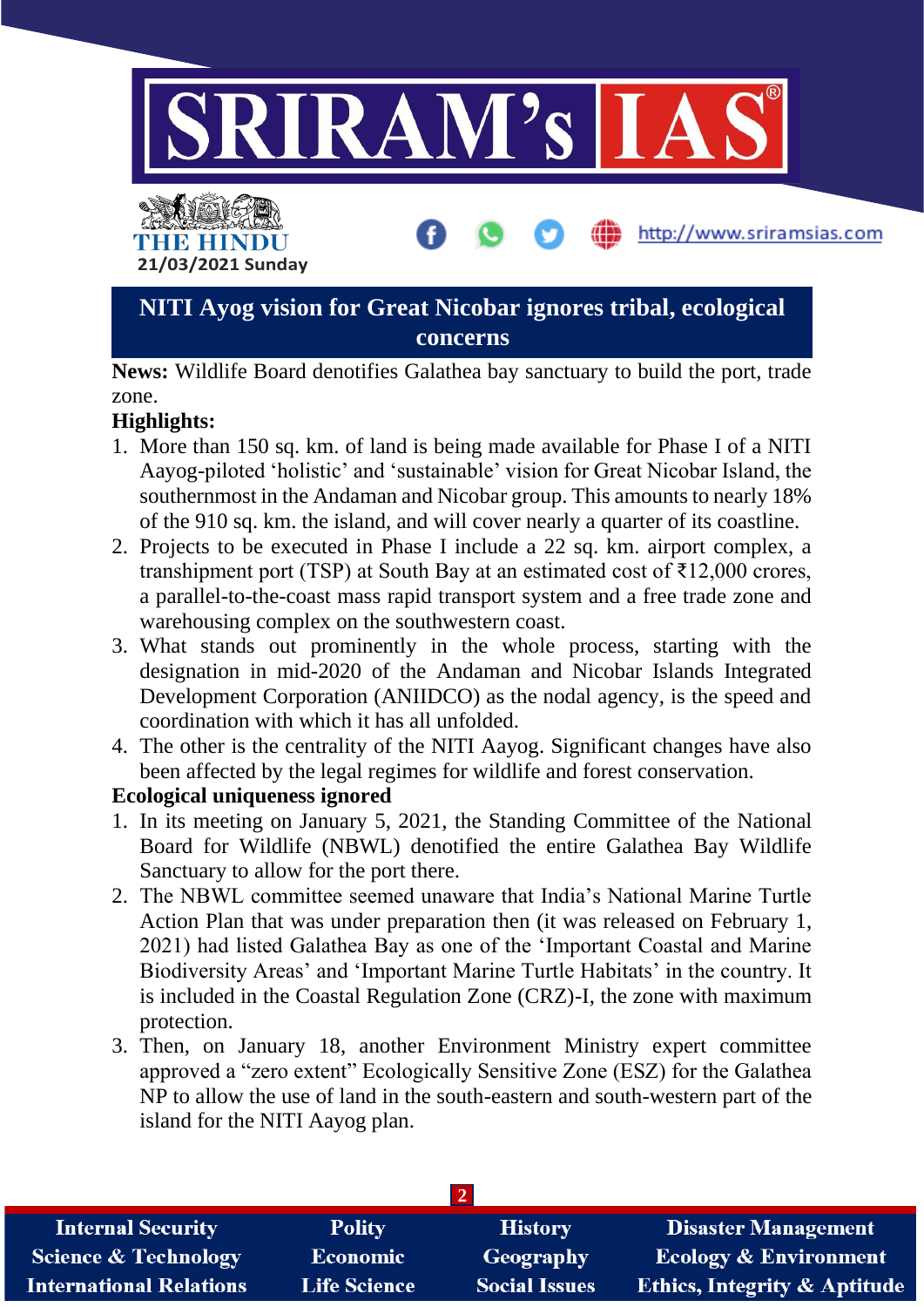

- 4. The October 2020 draft notification for this zero extent ESZ had ironically listed out in great detail the park's ecological uniqueness — that it is part of a UNESCO World Heritage Site, houses a range of forest types, has one of the best-preserved tropical rainforests in the world, is home to 648 species of flora and hosts 330 species of fauna including rare and endemic ones such as the Nicobar wild pig, Nicobar tree shrew, the Great Nicobar crested serpent eagle, Nicobar paradise flycatcher and the Nicobar megapode. It also notes that the park is home to the indigenous Shompen community.
- 5. The notification says that an ESZ is needed to protect the park from an ecological, environmental and biodiversity point of view, but goes on in the very next para to propose a zero extent ESZ for nearly 70% of the periphery of the park.

#### **The Giant leatherback turtle and the Nicobar megapode**

- 1. It is almost as if the unique diversity of life just listed suddenly disappeared because of an arbitrary line drawn to allow a slew of high-value projects. This is illustrated in the case of the Giant leatherback turtle and the Nicobar megapode, two charismatic species for whom Great Nicobar is very important.
- 2. The beaches here, like at the mouth of the river Galathea in South Bay, are among the most prominent nesting sites globally of the Giant leatherback. It is for this reason that the bay was declared a wildlife sanctuary in 1997, but has now been denotified to allow for the transhipment port.
- 3. In his 2007 study of the Nicobar megapode, the globally endangered bird unique to the Nicobars, K. Sivakumar of the Wildlife Institute of India documented 90% of this ground-nesting bird's nests to be within a distance of 30 m from the shore.
- 4. He notes that the existing protected area network in Great Nicobar is not designed for the protection of the megapode and recommends that the entire west and southern coast of Great Nicobar – precisely the area sought for the NITI Aayog proposals – be protected for the megapode and other wildlife like nesting marine turtles. This is also in stark contrast to the current move to create a zero extent ESZ for the Galathea National Park.

#### **Threat to Shompen**

**21/03/2021 Sunday**

THE HINDI

Similar concerns exist about the impact on the Shompen community. The proposed project areas are important foraging grounds for this hunter-gatherer

| <b>Internal Security</b>        | <b>Polity</b>       | <b>History</b>       | <b>Disaster Management</b>              |  |
|---------------------------------|---------------------|----------------------|-----------------------------------------|--|
| <b>Science &amp; Technology</b> | Economic            | Geography            | <b>Ecology &amp; Environment</b>        |  |
| <b>International Relations</b>  | <b>Life Science</b> | <b>Social Issues</b> | <b>Ethics, Integrity &amp; Aptitude</b> |  |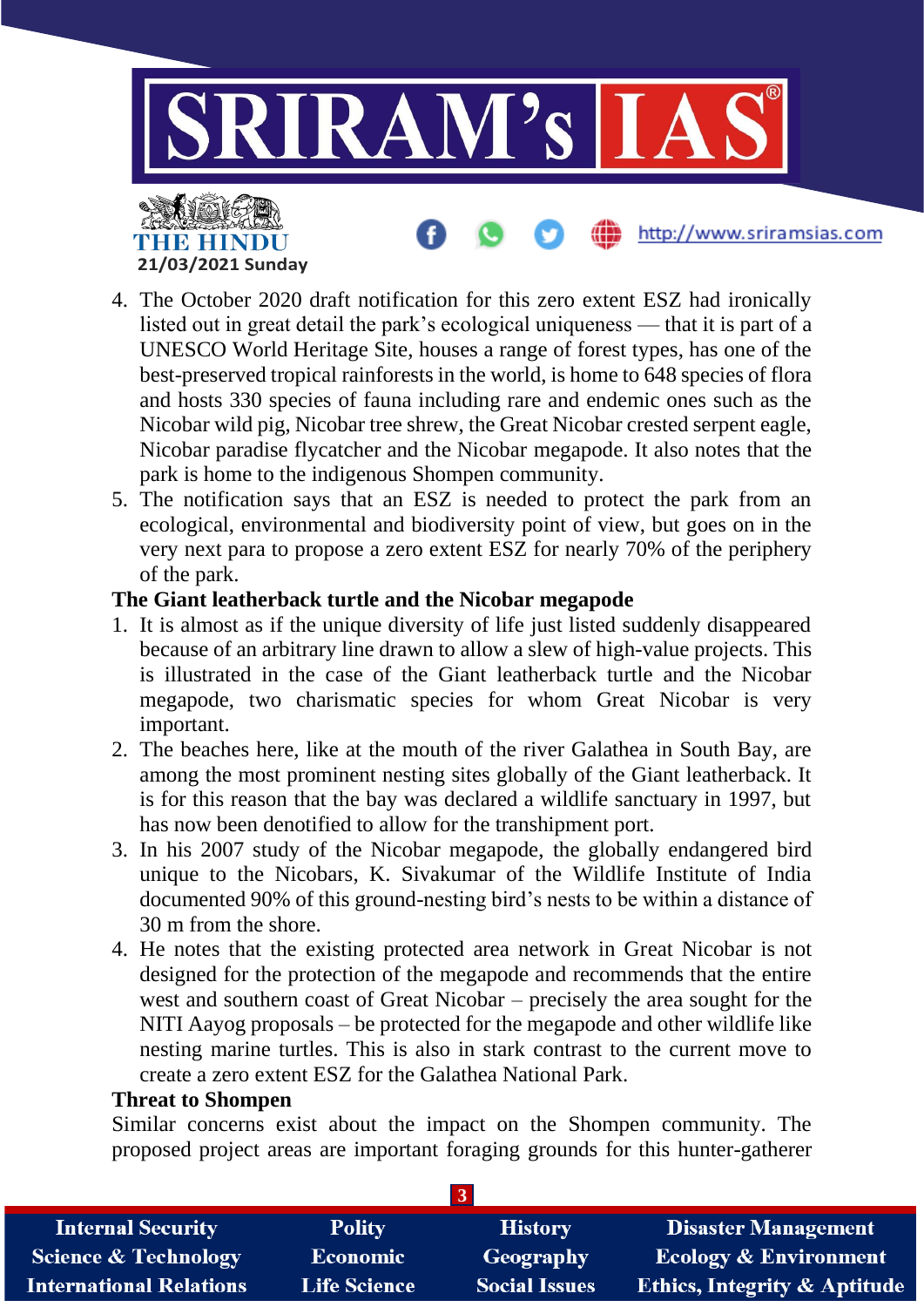

nomadic community and the official Shompen Policy of 2015 specifically noted that the welfare and integrity of these people should be given priority "with regard to large-scale development proposals in the future for Great Nicobar Island (such as trans-shipment port/container terminal etc.)". Now, large forest areas here could become inaccessible and useless for the Shompen.

#### **Geological Instability**

**21/03/2021 Sunday**

THE HINDU

- 1. Available evidence suggests that issues of the geological volatility of these islands are also not being factored in.
- 2. Yet, a 2005 Earthquake Engineering Research Institute (EERI) Special Earthquake Report by a team from the Indian Institute of Technology Kanpur, recorded witness accounts of 8-metre-high tsunami waves hitting the Great Nicobar coast on December 26, 2004.
- 3. "The lighthouse at Indira Point, the southernmost tip of the Great Nicobar Island, which was on high ground before the earthquake," the report notes, "is now underwater, indicating a land subsidence of about 3-4 m."

Loss of life and property then was limited because the Great Nicobar coast is largely uninhabited. This raises questions over the safety of life, property and the investments in this zone and that too without accounting for the complex ecological, social and geological vulnerabilities here.

## **Mining threat looms over Aravallis in Haryana**

**News:** Environmentalists raise a red flag as State govt. moves to seek SC's permission to resume mining, argue it could cause damage to habitat. Activists say that with the ban on mining in Gurugram and Faridabad, there has been a significant improvement in forest cover.

#### **Highlights:**

- 1. Around two years after the Haryana Assembly passed the Punjab Land Preservation (Haryana Amendment) Bill, 2019, amid opposition by the environmentalists and the Gurugram residents, the State government's recent move to seek permission from the Supreme Court to begin mining in the Aravallis in Gurugram, Faridabad and Nuh is being viewed as another threat to one of the oldest mountain ranges with adverse impacts to the environment in the region.
- 2. Strongly opposed to legalising mining in the Aravallis in the National Capital Region, the environmentalists argue that this could cause colossal damage to

| <b>Internal Security</b>        | <b>Polity</b>       | <b>History</b>       | <b>Disaster Management</b>              |  |
|---------------------------------|---------------------|----------------------|-----------------------------------------|--|
| <b>Science &amp; Technology</b> | <b>Economic</b>     | <b>Geography</b>     | <b>Ecology &amp; Environment</b>        |  |
| <b>International Relations</b>  | <b>Life Science</b> | <b>Social Issues</b> | <b>Ethics, Integrity &amp; Aptitude</b> |  |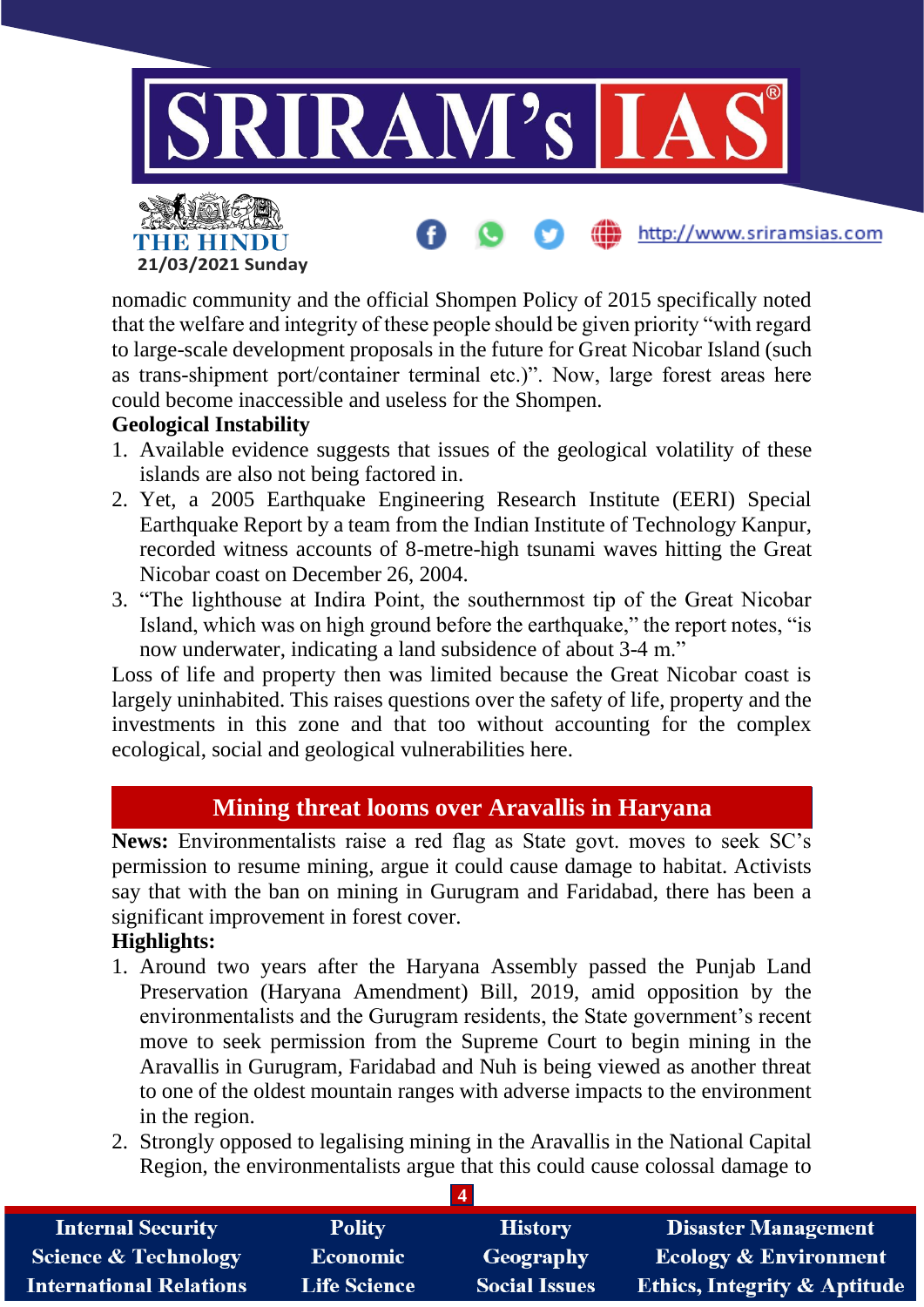

http://www.sriramsias.com



the environment, especially when the region is already grappling with poor air quality and fast depleting groundwater level.

### **Worst air quality**

- 1. Faridabad has the worst air quality in Haryana and figures among the most polluted cities in the world. Gurugram, too, had topped the list of most polluted cities in the world in 2018. It is also argued that Gurugram and Faridabad have a high population density, but low per capita forest cover.
- 2. "With the ban on mining in Gurugram and Faridabad, there has been a significant improvement in the forest cover. The wildlife surveys show that Gurugram and Faridabad hills act as significant wildlife habitat and corridor, especially for the leopards.
- 3. There is also a movement from and into the Asola wildlife sanctuary. The resumption of mining here will be disastrous for the wildlife, air quality and health of the residents.
- 4. He added that mining should be confined to isolated hillocks in distant areas with minimal impact on wildlife corridors and air quality. "Mining should not be done in NCR districts adjacent to Delhi which are important wildlife habitats and corridors, have poor air quality and high population.

### **Mines allocated**

- 1. Besides, as many as 58 mines of the total 119 in the State have already been allocated. More than 26,000 cases of illegal mining, including 1,358 till September 2020 for the current financial year have been reported.
- 2. Mining is banned in Gurugram and adjoining districts for more than a decade now as per the Supreme Court orders.
- 3. Mining, when earlier allowed, was carried out in a haphazard manner without adhering to the norms causing huge damage to the environment and the wildlife. "Mining should not be allowed in thick forest areas such as Mangar.
- 4. The petition demands include demolition of illegal construction in Aravalis, planting of saplings, notification of 50,000 acres of Aravalis as deemed forest and retaining all Aravallis in south Haryana as a natural conservation zone.

## **Ecological Importance of Aravalis**

5. The residents, in the email, argued that destruction of the Aravallis would worsen the NCR air pollution situation and the mountain range is the only natural barrier against desertification.

| <b>Internal Security</b>        | <b>Polity</b>       | <b>History</b>       | <b>Disaster Management</b>              |  |
|---------------------------------|---------------------|----------------------|-----------------------------------------|--|
| <b>Science &amp; Technology</b> | <b>Economic</b>     | Geography            | <b>Ecology &amp; Environment</b>        |  |
| <b>International Relations</b>  | <b>Life Science</b> | <b>Social Issues</b> | <b>Ethics, Integrity &amp; Aptitude</b> |  |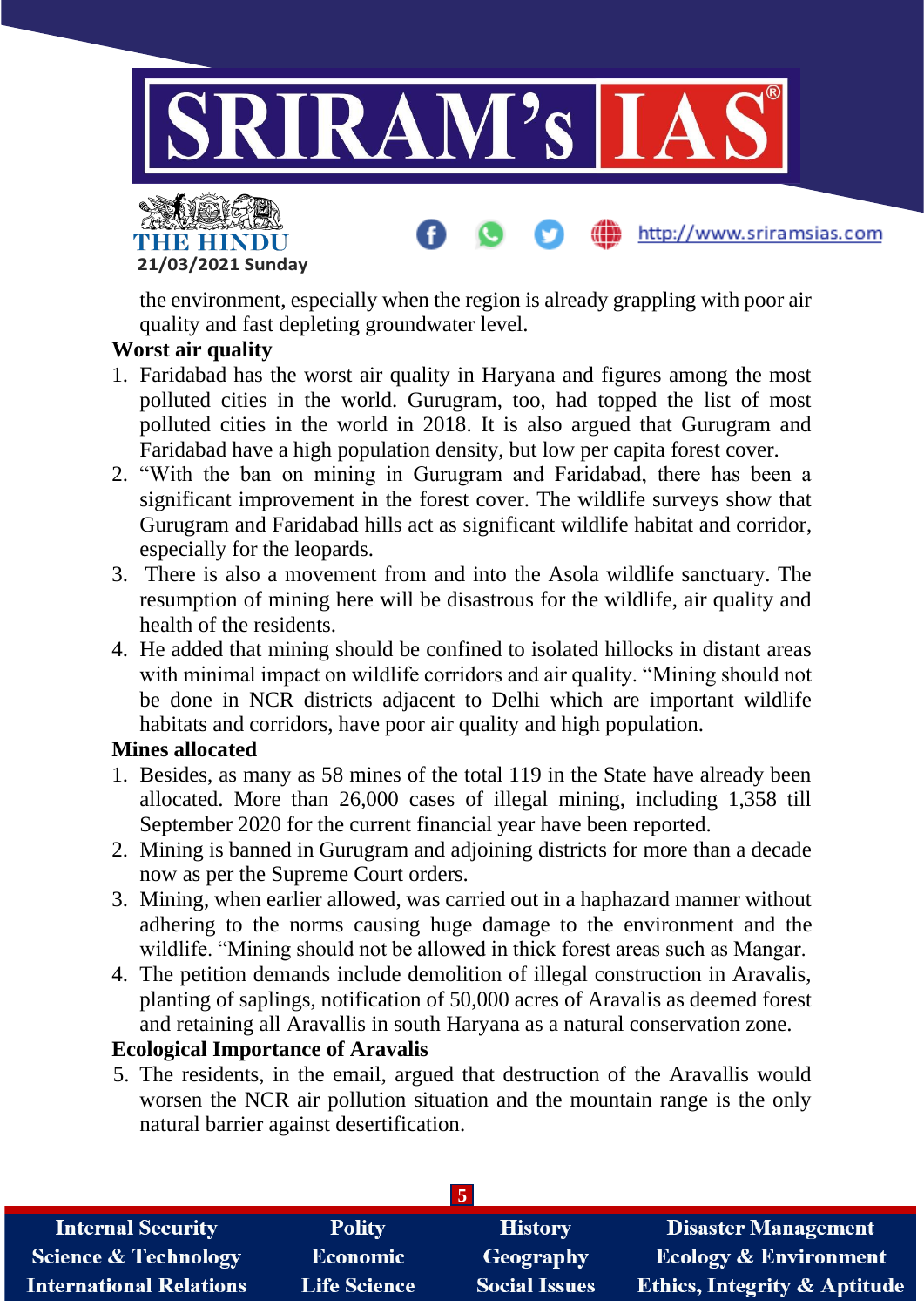

6. The Aravallis with their natural cracks and fissures have the potential to accommodate two million litres of water per hectare in the ground every year. Besides, the mountain range is a biodiversity hotspot with 400-odd species of trees, shrubs and herbs; 200-odd native and migratory bird species;100-odd butterfly species; 20-odd reptile species and 20-odd mammal species, including leopards, says the email.

## **'ART not appropriate for live-in or same-sex couples'**

**News:** Given the Indian family structure, social milieu and norms, it will not be very easy to accept a child whose parents are together but not legally married, says the 129-page report of the Parliamentary Standing Committee on Health and Family Welfare on the Assisted Reproductive Technology (ART) (Regulation) Bill, 2020, submitted in Parliament earlier this week.

#### **Highlights:**

- 1. The committee, in its report, said that keeping the best interest of the child born through ART services and other parentage issues in case of their separation, it would not be appropriate to allow live-in couples and same-sex couples to avail themselves of ART.
- 2. "The rights of people in a same-sex relationship and live-in relationships frequently keep getting redefined; however, the ART Bill endorsed the recommendations of the Select Committee on Surrogacy (Regulation) Bill, 2019, wherein the definition of "couple" has been retained and live-in couples and same-sex couples have been excluded from availing surrogacy services," the Committee said in its report.

#### **Six IVF clinics**

- 1. In its observation, the committee expressed anguish over the fact there were only six IVF (in vitro fertilisation) clinics in the government sector, while the remaining thousands of IVF centres were in the private sector.
- 2. "The committee, therefore, recommends that the government should ensure that each medical college or premier Government Hospital/ Institute must have IVF/ART facilities so as to enable the common poor masses to avail the services of ART," it said.
- 3. Stating India had become one of the major centres for ART, the committee noted that "there are only guidelines of ART, and no law still exists.''

| <b>Internal Security</b>        | <b>Polity</b>       | <b>History</b>       | <b>Disaster Management</b>              |
|---------------------------------|---------------------|----------------------|-----------------------------------------|
| <b>Science &amp; Technology</b> | <b>Economic</b>     | <b>Geography</b>     | <b>Ecology &amp; Environment</b>        |
| International Relations         | <b>Life Science</b> | <b>Social Issues</b> | <b>Ethics, Integrity &amp; Aptitude</b> |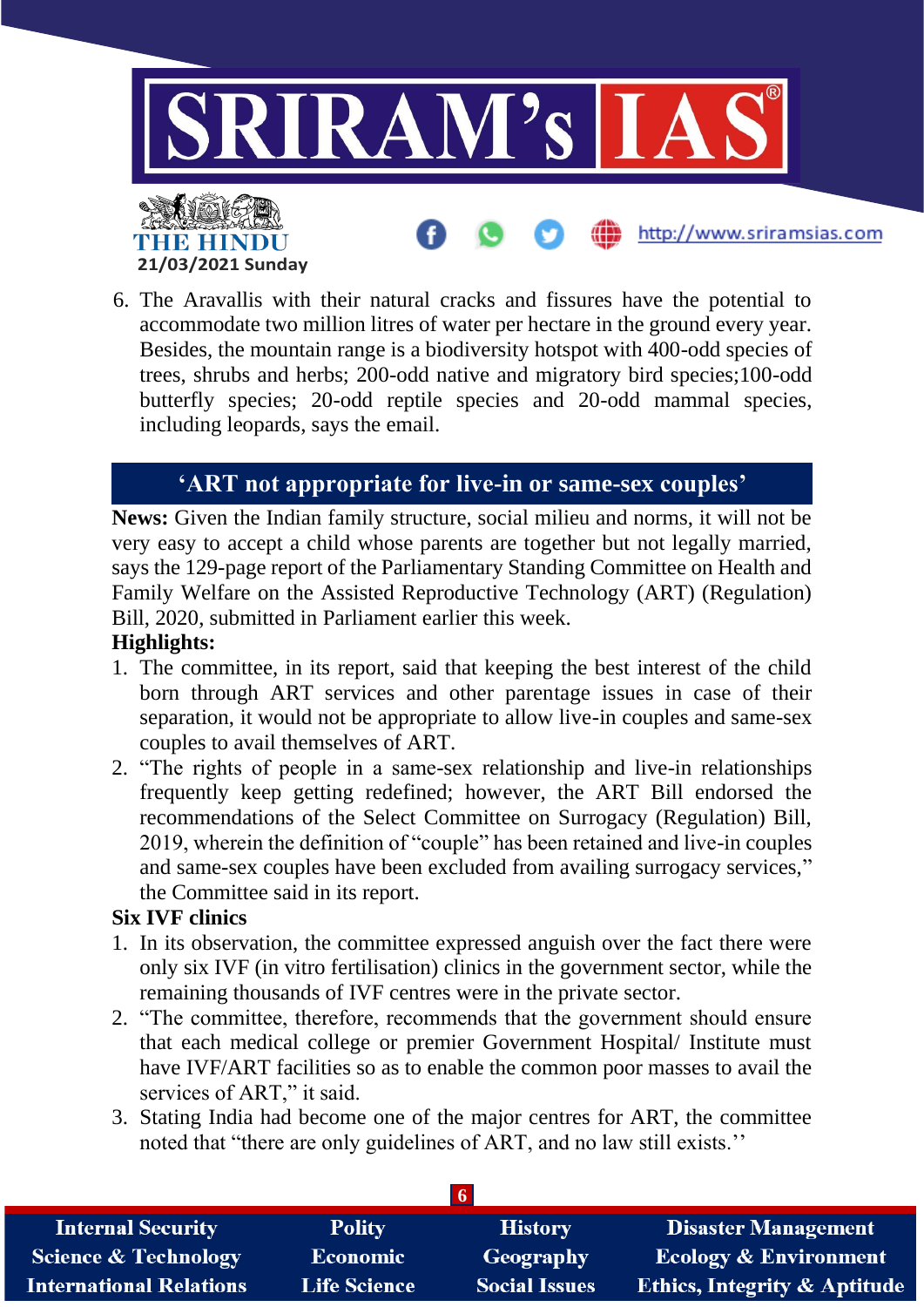

# THE HINDL **21/03/2021 Sunday**

## **The emerging crisis of obtaining helium in India**

http://www.sriramsias.com

**News:** Every year, India imports helium worth ₹55,000 crores from the U.S. **Helium Basics:**

- 1. Helium is colourless, odourless, tasteless, inert and a noble gas. Yet, it finds many applications, mainly in magnetic resonance imaging (MRI) scans, in rockets and in nuclear reactors.
- 2. India imports helium for its needs, and with the U.S. appearing set to cut off exports of helium since 2021, the Indian industry stands to lose out heavily.

#### **Helium on Earth**

- 1. Helium is found in natural gas. Despite its overall rarity, helium was concentrated in large quantities under the American Great Plains. The U.S. became the most important exporter of helium across the world. It was soon realised that the U.S. was also the biggest storehouse of helium.
- 2. The U.S., now, is planning to switch off the export of helium from 2021. Qatar is a possible exporter but acute political and diplomatic wrangles have made Qatar unreliable.

### **Emerging project**

- 1. The vast reservoir of helium in the Rajmahal volcanic belt remains untapped. India consumes about 70 million cubic metres per year. But the reserve of helium by far exceeds this.
- 2. India's Rajmahal volcanic basin is the storehouse of helium trapped for billions of years, since the very birth of our Earth from the Sun. At present, we are mapping the Rajmahal basin extensively for future exploration and harnessing of helium.

In conclusion, helium is not just for balloons but it is the key ingredient for India's high technology and the most sophisticated medical diagnosis.

## **Detecting the unified call of black holes**

### **Background hum**

1. Until now, the number of mergers detected by LIGO, VIRGO and KAGRA detectors is minuscule compared with the number of mergers actually taking place in the sky. The idea that the gravitational waves arising from the collection of all these mergers should be present like a background signal has been around for some time.

| <b>Internal Security</b>        | <b>Polity</b>       | <b>History</b>       | Disaster Management                     |
|---------------------------------|---------------------|----------------------|-----------------------------------------|
| <b>Science &amp; Technology</b> | Economic            | Geography            | <b>Ecology &amp; Environment</b>        |
| <b>International Relations</b>  | <b>Life Science</b> | <b>Social Issues</b> | <b>Ethics, Integrity &amp; Aptitude</b> |